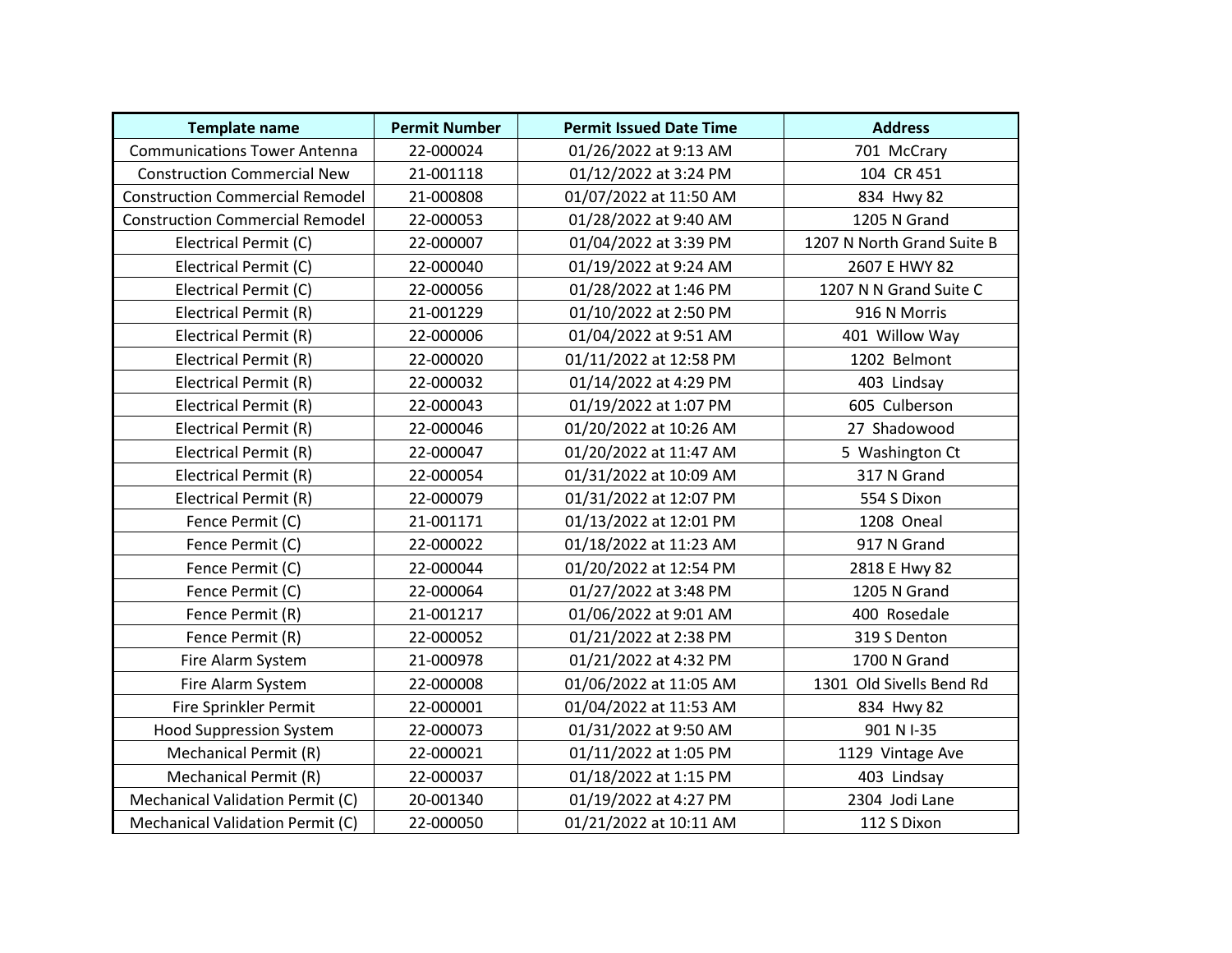| Moss Lake Boat Dock Permit     | 22-000018 | 01/31/2022 at 12:42 PM | 325 Camp Howze Dr. |
|--------------------------------|-----------|------------------------|--------------------|
| <b>New Residential</b>         | 21-000995 | 01/06/2022 at 11:34 AM | 1527 Truelove      |
| <b>New Residential</b>         | 21-001128 | 01/06/2022 at 12:55 PM | 1406 Apricot Ln.   |
| New Residential                | 21-001131 | 01/06/2022 at 12:45 PM | 1403 Apricot Ln.   |
| <b>New Residential</b>         | 21-001132 | 01/06/2022 at 1:03 PM  | 1407 Apricot Ln.   |
| New Residential                | 21-001144 | 01/06/2022 at 12:52 PM | 1405 Apricot       |
| New Residential                | 21-001145 | 01/06/2022 at 12:35 PM | 1400 Apricot Ln.   |
| <b>New Residential</b>         | 21-001146 | 01/06/2022 at 12:47 PM | 1404 Apricot Ln.   |
| New Residential                | 21-001147 | 01/06/2022 at 12:42 PM | 1402 Apricot Ln.   |
| New Residential                | 21-001151 | 01/06/2022 at 12:38 PM | 1401 Apricot Ln.   |
| Plumbing Permit (C)            | 22-000070 | 01/28/2022 at 9:19 AM  | 209 N Commerce     |
| Plumbing Permit (C)            | 22-000076 | 01/31/2022 at 8:43 AM  | 2631 Hwy 82        |
| Plumbing Permit (R)            | 22-000005 | 01/04/2022 at 9:45 AM  | 618 S Denton       |
| Plumbing Permit (R)            | 22-000012 | 01/06/2022 at 2:41 PM  | 1019 N Dixon       |
| Plumbing Permit (R)            | 22-000016 | 01/10/2022 at 2:55 PM  | 604 Star           |
| Plumbing Permit (R)            | 22-000027 | 01/13/2022 at 12:07 PM | 501 Melody         |
| Plumbing Permit (R)            | 22-000029 | 01/13/2022 at 3:27 PM  | 403 Lindsay        |
| Plumbing Permit (R)            | 22-000033 | 01/14/2022 at 4:35 PM  | 916 Rusk           |
| Plumbing Permit (R)            | 22-000041 | 01/19/2022 at 11:19 AM | 1008 S Denton      |
| Plumbing Permit (R)            | 22-000042 | 01/19/2022 at 1:54 PM  | 626 Moran          |
| Plumbing Permit (R)            | 22-000071 | 01/28/2022 at 11:34 AM | 1711 Laurel        |
| Plumbing Permit (R)            | 22-000072 | 01/28/2022 at 2:31 PM  | 1417 Lindsay       |
| Plumbing Validation Permit (C) | 22-000039 | 01/18/2022 at 3:30 PM  | 834 W Hwy 82       |
| <b>Residential Addition</b>    | 22-000063 | 01/26/2022 at 4:04 PM  | 1419 Roy           |
| <b>Residential Remodel</b>     | 22-000015 | 01/10/2022 at 9:00 AM  | 1007 E Broadway    |
| <b>Residential Remodel</b>     | 22-000019 | 01/11/2022 at 12:03 PM | 913 Field          |
| <b>Residential Remodel</b>     | 22-000025 | 01/13/2022 at 4:21 PM  | 1237 S Howeth      |
| <b>Residential Remodel</b>     | 22-000028 | 01/13/2022 at 3:18 PM  | 403 Lindsay        |
| <b>Residential Remodel</b>     | 22-000030 | 01/19/2022 at 9:59 AM  | 1624 Roy           |
| <b>Residential Remodel</b>     | 22-000049 | 01/24/2022 at 4:15 PM  | 335 N Clements     |
| <b>Residential Remodel</b>     | 22-000058 | 01/25/2022 at 11:00 AM | 522 Ritchey        |